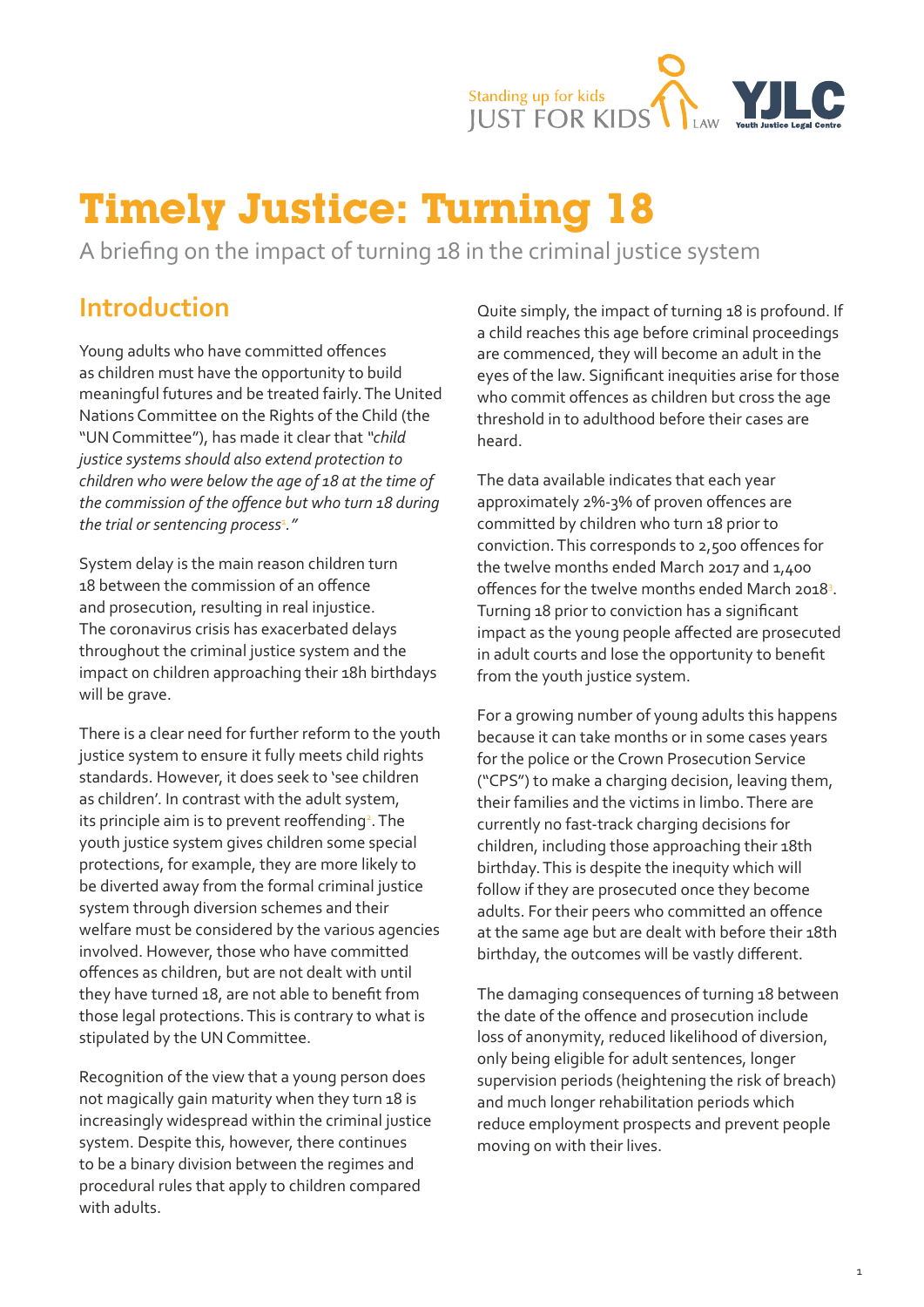<span id="page-1-0"></span>In order to protect the rights of all children in trouble with the law, including those who have turned 18 prior to conviction, and ensure fair treatment, it is time for reform. It is crucial that prosecution in adults courts for those who commit offences as children is avoided through timely justice. Where this is not possible, the justice system should treat childhood offending as just that. The same sentencing framework afforded to children should be available to those who have turned 18 between offence and conviction.

#### **Release Under Investigation**

Since changes to the use of police bail in 2017, which mean suspects can only be on police bail for a maximum of 28 days<sup>[4](#page-9-0)</sup>, the vast majority of suspects are "Release Under Investigation" ("RUI") while a charging decision is considered.The growing use of RUI has vastly exacerbated the problem of delayed charging decisions. Unlike when someone is put on police bail, there is no deadline by which time the police or CPS must review the matter or make a decision. Anecdotal evidence available from frontline staff points to significantly increased delays.

Suspects released under investigation are not given any indication of when a charging decision will be made in their case. Despite the huge implications a charge will have on a child's future, there is no requirement for expedition when a suspect is approaching the age of 18. Further, there is no guidance on time scales for police investigation and/ or a decision to charge when a child or young person is involved.

The National Police Chiefs' Council ("NPCC") released guidance in 2019 that investigations must have a documented supervisory review at least every 30 days until the investigation has been completed and a disposal actioned<sup>5</sup>. However, it remains suggested good practice and there is a great deal of uncertainty in the system. Charlie Taylor, former chair of the Youth Justice Board for England and Wales, expressed concerns about the "limbo effect". Often when RUI is used it results in investigations being prolonged and suspects *"left dangling […] so they are all grown up by the time they get charged, all the while unable to access support from the Youth Offending Team ("YOT")* [6](#page-9-0) . The Law Society has also evidenced the need to introduce measures for time limits on the use of RU[I7](#page-9-0) . It is crucial therefore that reforms are made to the use of RUI so that it does not result in pushing those who have committed offences as children into the adult justice system.

New statistics showing longer delays in the justice system reflect Just for Kids Law's experience of working with children and young people. The RUI process has had a huge impact on the length of time a charging decision takes. This is partly due to work on already-charged cases being prioritised by the police, the CPS and forensic scientists . We need to strike the balance between ensuring that there is adequate time for securing fair and proper outcomes while avoiding a detrimental impact on a child's rights and well-being.

The average number of days elapsed from the date of the offence and the day of the charging decision [or laying of information] for youth criminal cases in England and Wales has increased by 37 days (78%) in the past nine years<sup>8</sup>.

**Average number of days taken from offence to charge or laying of information for youth criminal cases**



The Government has launched a public consultation on pre-charge bail and we welcome the proposal to introduce "review points" in to codes of practice for investigations where pre-charge bail is not used, including where individuals are interviewed voluntarily or released under investigation. However, there needs to be special consideration for 16- and 17-year olds, who are at risk of crossing a significant age threshold between commission of offence and conviction/sentencing.

#### **Increase in older children entering the youth justice system**

The high rates of children turning 18 before conviction is also driven by the increase in age at which children come into formal contact with the criminal justice system<sup>9</sup>. One in four (26%) first time entrants to the youth justice system are 17 years old, whilst 16 and 17 years old represent half (50%) of all children entering the youth justice system for the first time in the twelve months ended March 2019 $^{10}$ . While it is welcome that there has been a decrease in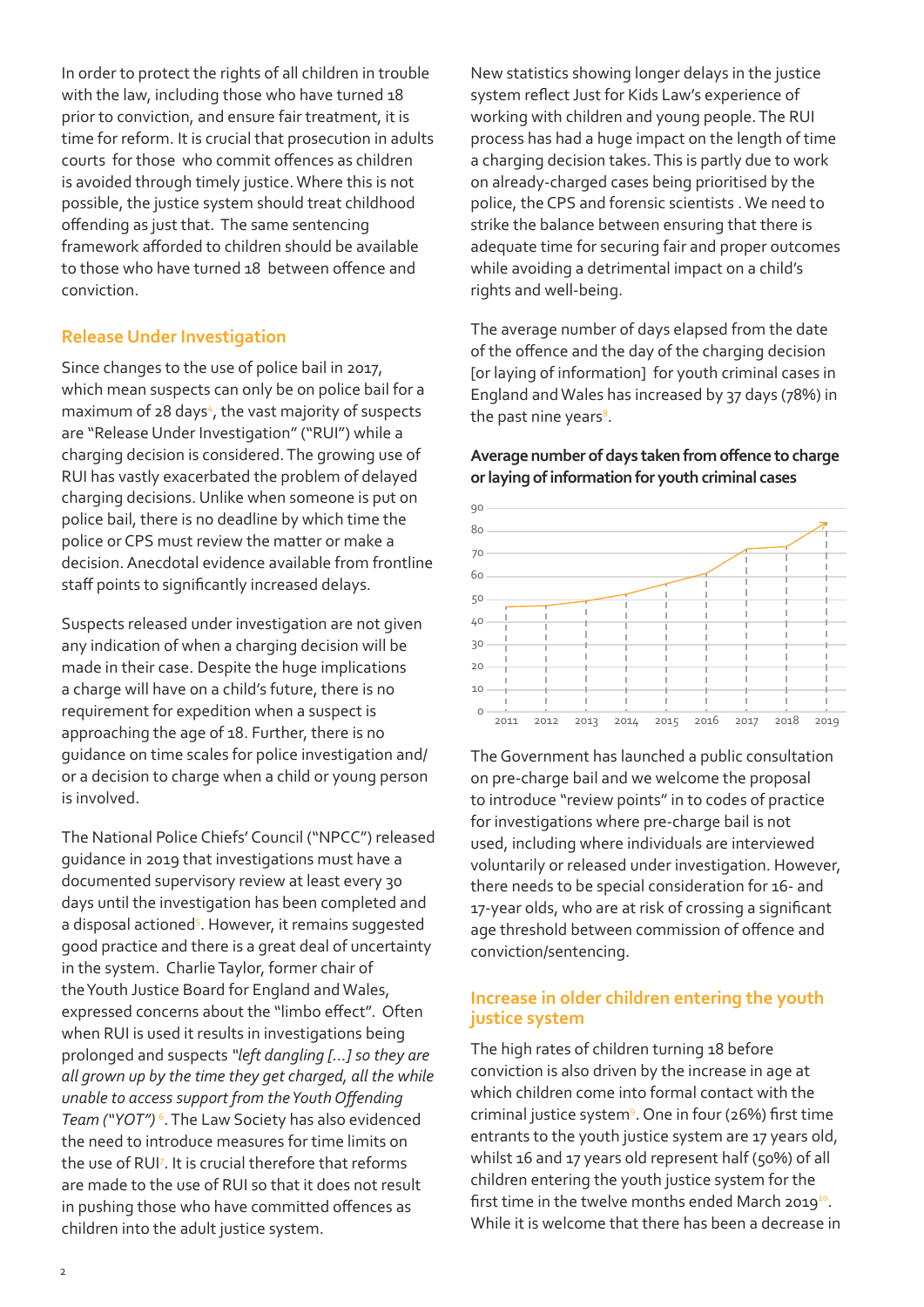<span id="page-2-0"></span>the numbers of younger children entering the youth system, we must also ensure that this does not mean that a large proportion of people who commit an offence as a child are tried as an adult.

#### **Number of children receiving a caution or sentence by age, in England and Wales, years ended March 2010 to 201[911](#page-9-0)**



In the twelve months ended March 2019, a third (33%) of children cautioned or sentenced for an offence were aged 17 at the first appearance, meaning thousands of children are at risk of tipping into the adult system. More than half (58%) of all children who receive a youth caution or sentence were aged 16 or  $17^{12}$  $17^{12}$  $17^{12}$ .

### **What does turning 18 mean in practice?**

Once 18, a young adult loses access to youth diversion schemes, faces a greater likelihood of being charged, and will be tried in an adult court rather than a youth court. They do not have anonymity during court proceedings, face adult sentences and much more lengthy rehabilitation periods impacting their future life chances.

#### **Decision to charge and loss of presumption of diversion**

An "out of court disposal" is a way of dealing with an offence when an admission has been made and it is not in the public interest to prosecute. If someone is under 18 at the date of disposal there is a strong presumption in favour of diversion<sup>13</sup>. When deciding

if it is in the public interest to prosecute a child, the CPS legal guidance on Youth Offenders states that "*prosecution is less likely to be required if [...] the seriousness and the consequences of the offending can be appropriately dealt with by an out-of-court disposal which the suspect accepts and with which he or she complies*[14](#page-9-0)".

This presumption in favour of diversion is no longer there if someone reaches their 18th birthday after the offence, regardless of their age when the crime occurred. Young adults are no longer eligible for the types of out of court disposal they would have been given had their case progressed sooner. Youth cautions and youth conditional cautions are only available to children aged between 10 and 17 and cannot be given to an 18-year-old regardless of their age when the offence was committed<sup>15</sup>.

Given the presumption that children will be diverted from the criminal justice system where possible, they are likely to be able to benefit from out of court disposals where equivalent offending carried out by an adult would likely result in prosecution. There is no guarantee that those who would have received youth out of court disposal but for turning 18 will receive an adult caution

### **Availability of Youth Offending Team support**

As a young adult who is 18 at the time of the disposal can only access adult cautions, this also has implications for the type of support they receive and how it is administered.

Children given a youth caution or a youth conditional caution are referred to a YOT, who can offer interventions and support to reduce the likelihood of reoffending, and provide the rehabilitation programmes which children may need to complete in order to comply with the caution.<sup>[16](#page-9-0)</sup> All YOTs must develop intervention plans based on an assessment focused on "*promoting a pro-social identity<sup>[17](#page-9-0)</sup> and aiding desistance from crime*[18](#page-9-0)*".*

Once 18, a young person is no longer eligible to be supported and supervised by the YOT on court orders, meaning that they are cut off from support

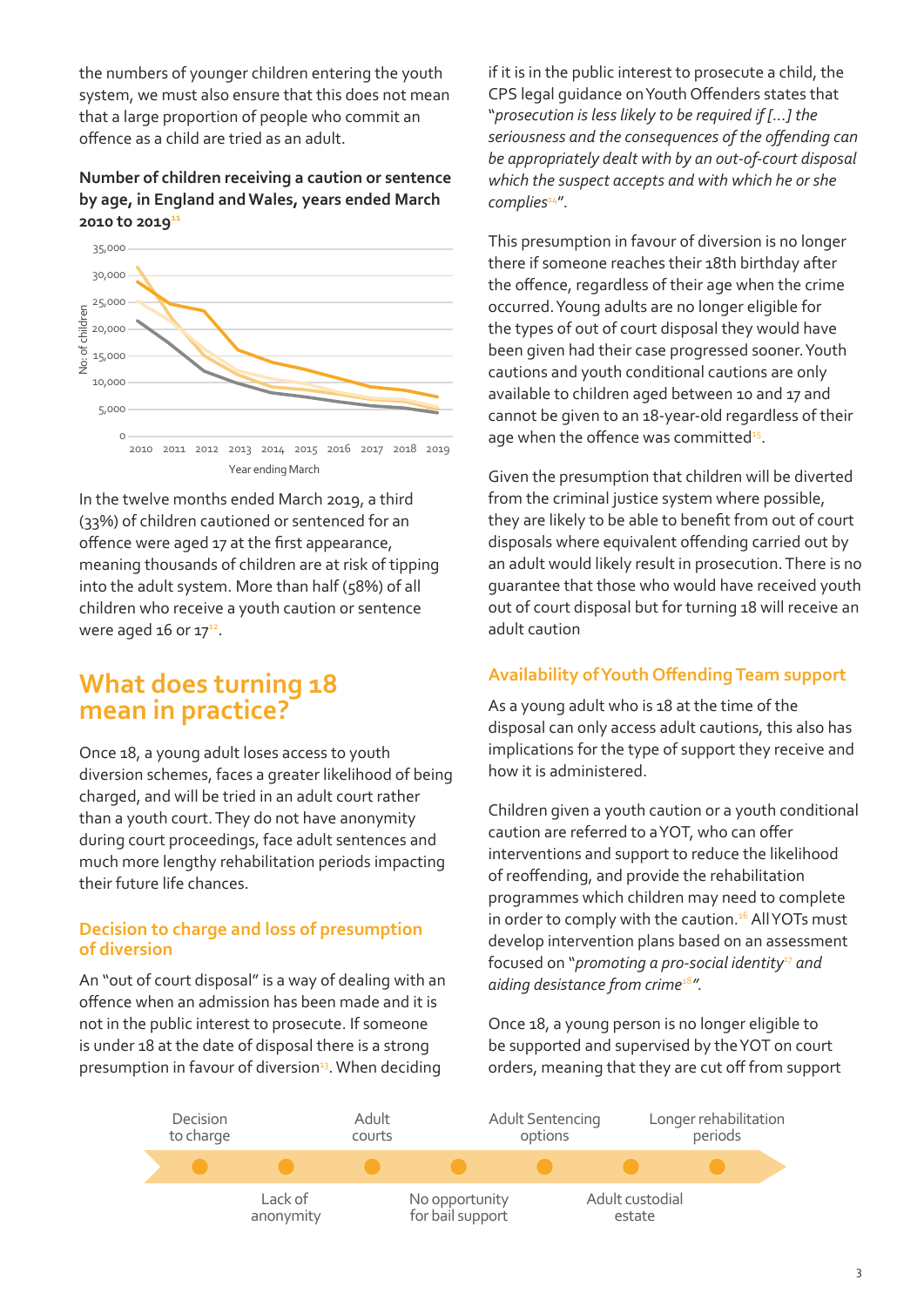<span id="page-3-0"></span>designed to prevent re-offending. Once over 18 the same support is not available from probation. In addition, when the YOT are supporting a child on a community-based order they will give them two warnings before initiating breach proceedings. Probation does not operate in the same way and breach proceedings will usually be initiated immediately following any instance of noncompliance, making further prosecution much more likely. The support of the YOT can make a crucial difference in supporting those who committed offences as children to successfully complete any interventions and to move away from offending.

#### **Adult Courts**

A child who turns 18 while their case is being heard (i.e. after having their first appearance in court) can continue to have their case heard in a youth court19, or can be remitted to the adult court before [the trial, or after the trial but before sentencing20.](#page-9-0)  However, if a child turns 18 before having their first appearance21[, their case must be dealt with by the](#page-9-0)  adult court because a youth court has no jurisdiction. The key factor is whether the youth court has [decided on mode of trial](#page-9-0)22.

Where a child is before the adult magistrates' court, for any reason, consideration should be given to any modifications that should be made to allow for effective participation23. There should be the provision of an intermediary for the purposes of preparation for the trial and during the trial and a pre-trial court visit arranged where appropriate. Subject to the need for appropriate security arrangements, and if practicable, the trial should be held in a courtroom in which all the participants are on the same or almost the same level. A vulnerable defendant, especially if young, should normally, if the defendant wishes, be free to sit with members of his or her family or others in like relationships, and with some other suitable supporting adult such as a social worker, and in a place which permits easy, informal communication with the defendant's legal representatives. The wearing of robes and wigs should take account of the wishes of a vulnerable defendant.

Further, the conduct of the trial should follow a timetable which takes full account of a vulnerable defendant's ability to concentrate with frequent and regular breaks, if necessary. The trial judge should ensure, as far as practicable, that the whole trial is conducted in clear language that the defendant understands and that the questioning of witnesses

is conducted using short and clear questions. The conclusions of the "ground rules" hearing should be followed, and advocates should use and follow the advocates' toolkits<sup>[24](#page-9-0)</sup>. These safeguards will not generally apply to those who commit offences as children but turn 18 during the criminal justice  $process<sup>25</sup>$  $process<sup>25</sup>$  $process<sup>25</sup>$ .

Adult courts are different to youth courts: adult courts are open to the public rather than closed, and defendants who have turned 18 are usually required to appear in the dock, whereas there are strong arguments which can be made to keep children under 18 out of the dock.

#### **Jurisdiction**

The exception – once proceedings 'are begun' in the youth court, there is a discretion for the case to continue to be heard there even when a child turns 18[26](#page-9-0).

However, a case is only deemed to have begun once mode of trial has been considered. If mode of trial is not considered at the first hearing and the child turns 18 before it is, they will have their case transferred to the adult court<sup>27</sup>.

#### **Reduced use of bail**

For children who are granted conditional bail, it is the duty of the YOT to ensure the required bail support is available, including intensive supervision and support as a robust alternative to custody $28$ . This is underpinned by the principle that custody should only be used as a measure of last resort<sup>[29](#page-9-0)</sup>. When bail is refused, a child must be remanded to local authority accommodation unless conditions for remand to youth detention accommodation apply.<sup>[30](#page-9-0)</sup>

Despite a worrying recent increase in the use of custodial remand for children<sup>31</sup>, the use of remand for children has generally decreased in the last decade with the average number of children on remand being  $73\%$  lower than its peak in 2006 $32$ . In the twelve months ended March 2019, youth detention accommodation remands accounted for only 11% of all remand episodes for children while two thirds (66%) of children given a remand to youth detention accommodation did not subsequently receive a custodial sentence<sup>33</sup>. However, once a person has turned 18, there is much higher likelihood of a custodial remand due to the lack of bail support available.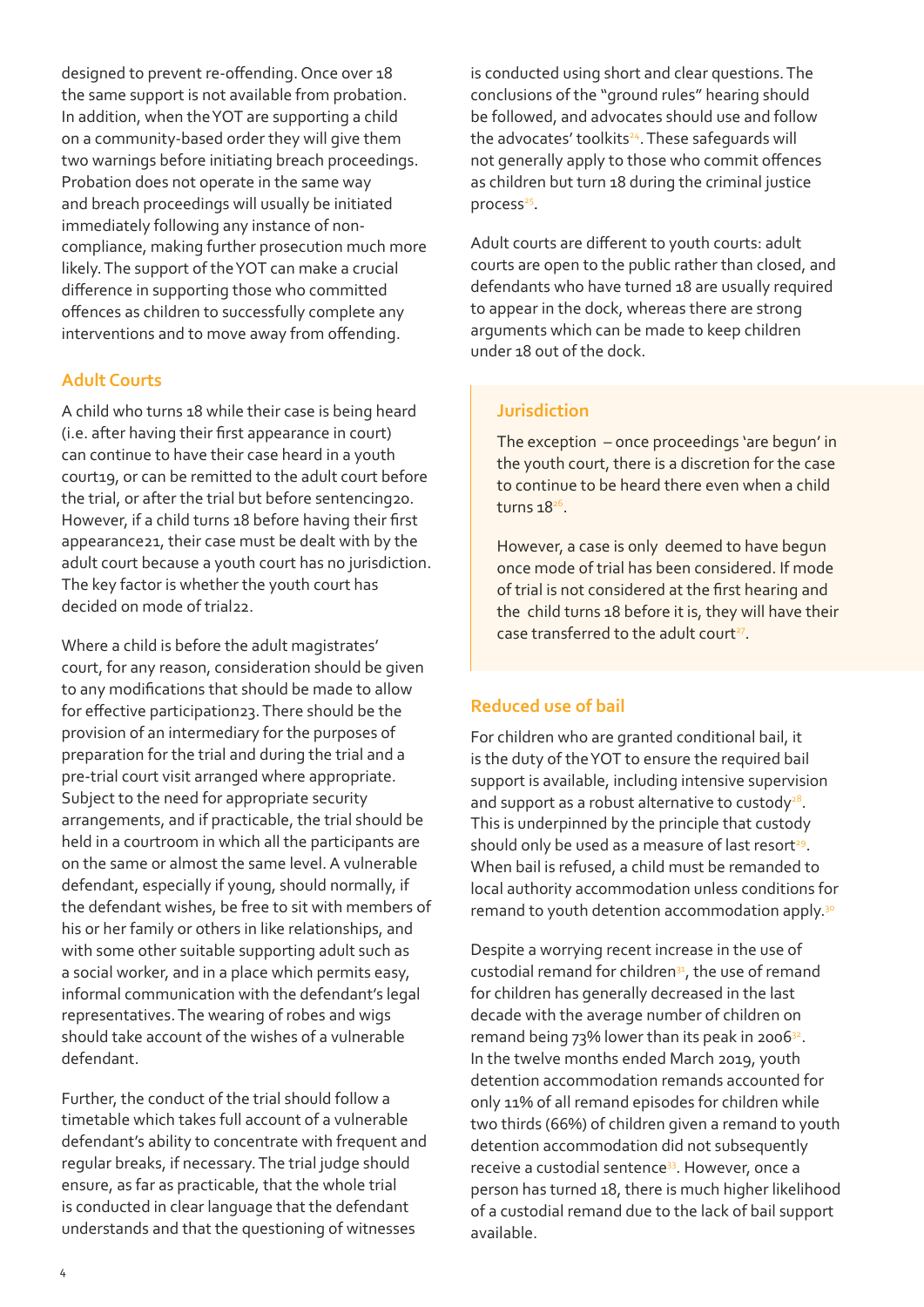<span id="page-4-0"></span>Regardless of the date of the offence, young women aged 18 and over are remanded into adult prisons, as there are no distinct Young Offender Institutions ("YOIs")[34](#page-9-0) for women. Young men who have turned 18 are remanded into YOIs. The impact of a remand into custody can be devastating and many remand prisoners face worse conditions than those sentenced<sup>35</sup>. Further, nearly one in three children (and one in 10 adults) $36$  remanded in custody in the twelve months ended March 2019 were eventually acquitted<sup>37</sup>.

#### **Sentencing options**

If a child is convicted but turns 18 prior to sentence, they are entitled to receive youth sentences and a court must impose a Referral Order<sup>38</sup> if specified compulsory conditions are met. In practice, this means that Youth Offending Teams already support some children who have turned 18 to complete both Referral Orders and Youth Rehabilitation Orders<sup>39</sup>, although the YOT may transfer supervision to the probation service for certain aspects. The YOT still has a statutory duty to implement a Referral Order and make arrangements for supervising the young person's compliance or non-compliance<sup>40</sup>. However, Detention and Training Orders<sup>41</sup> ("DTOs"), s.91<sup>[42](#page-9-0)</sup> sentences and extended supervision of DTOs can all be transferred to the probation service<sup>43</sup>.

If a child turns 18 before they are convicted, they can no longer receive youth sentences, regardless of the date of the offence. As a result, they become subject to adult sentences. The purposes of adult sentences include deterrence, punishment of the offender and protection of the public<sup>[44](#page-10-0)</sup>. This is a significant shift from the purposes of child sentences, which have the prevention of reoffending as the principle aim<sup>45</sup>, and the welfare of the child as a central consideration<sup>[46](#page-10-0)</sup>, <sup>47</sup>.

Although now sentenced as an adult, the child's age at the time of the offence must be taken into consideration as part of the adult sentence they receive[48](#page-10-0). Sentencing Guidelines state that *"when any significant age threshold is passed it will rarely be appropriate that a more severe sentence than the maximum that the court could have imposed at the*  time the offence was committed should be imposed<sup>[49"](#page-10-0)</sup>. Further, the Court of Appeal has also emphasised that turning 18 is not a "cliff edge" and age remains a relevant factor for young people<sup>50</sup>.

#### **Sentencing**

Although the length or severity of any sentence should always reflect the age a defendant was at the time they committed the offence $5^1$ , defendants are sentenced according to their age at the date of conviction, rather than the date of offenc[e52](#page-10-0) . This means where children turn 18 between the commission of the offence and the conviction, the maximum sentence available will be higher than that available on the date the offence was committed and they will receive adult sentences for offences committed as children.

Recently, sentences given to children who have turned 18 after a lengthy time on RUI have been challenged in courts. The Court of Appeal considered the long delay between commission of the offences and sentencing to be a factor in the case of *R v Hayward & Weaving*[53](#page-10-0) and, consequently, reduced the sentence .

Once over 18, a young person's pre-sentence report, which supports the decision-making of the court, is prepared by probation services rather than the YOT. YOTs are primarily concerned with the welfare of the children they are working with and their aim is to prevent reoffending. Probation services, unlike the YOTs, do not have the same welfare-based priorities but are more punitive in nature with a focus on managing risk to the public. Therefore, those who were children when they offended but are supervised by probation rather than the YOT suffer an additional, disproportionate injustice. If a person who has turned 18 is sentenced to a Community Order, this will be undertaken alongside adults.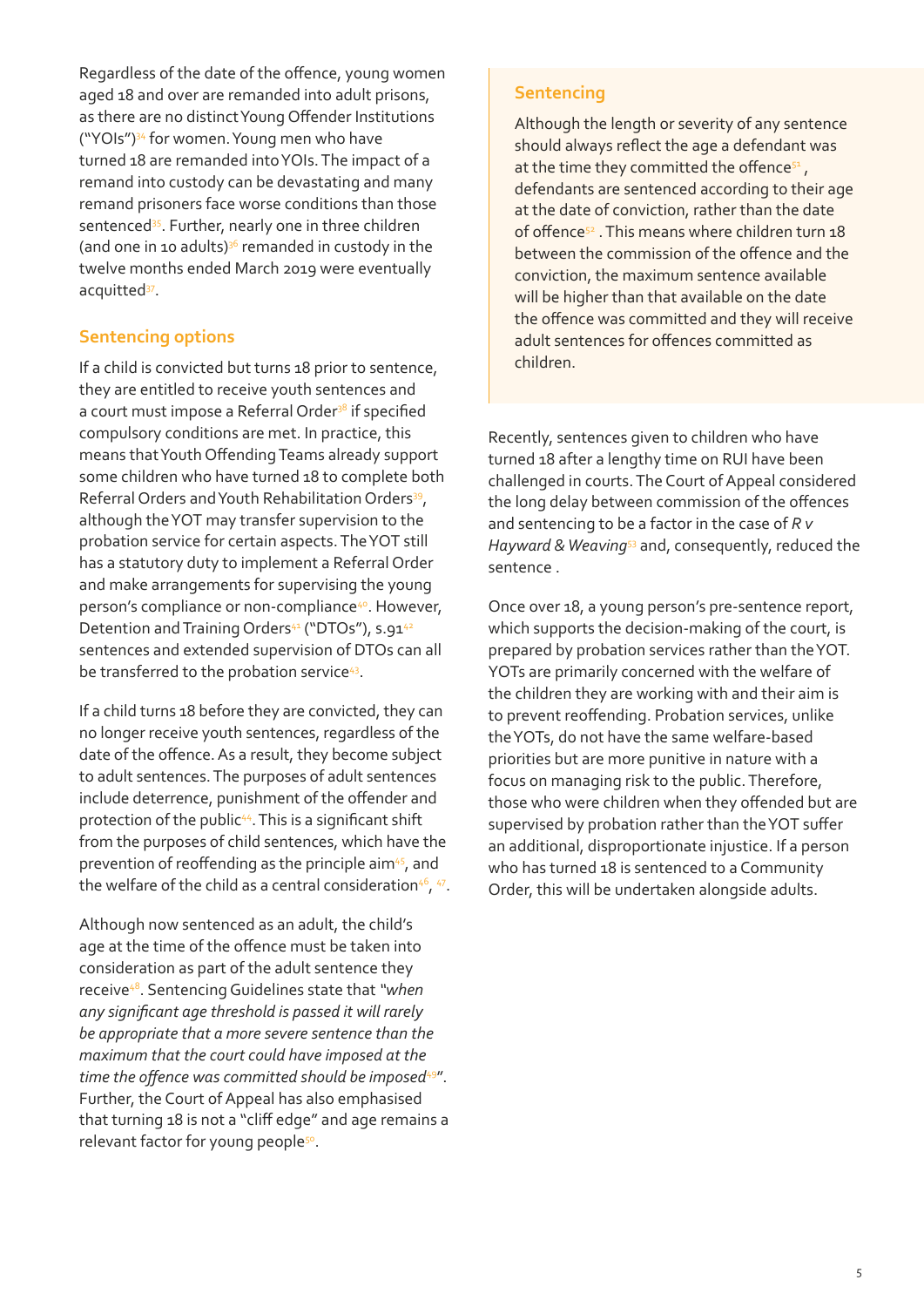#### <span id="page-5-0"></span>**Sentencing Children and Young People Definitive Guideline[54](#page-10-0)**

Section six: Available sentences

Crossing a significant age threshold between commission of offence and sentence

6.1

There will be occasions when an increase in the age of a child or young person will result in the maximum sentence on the date of the finding of guilt being greater than that available on the date on which the offence was committed (primarily turning 12, 15 or 18 years old).

#### 6.2

In such situations the court should take as its starting point the sentence likely to have been imposed on the date at which the offence was committed. This includes young people who attain the age of 18 between the commission and the finding of guilt of the offence but when this occurs the purpose of sentencing adult offenders has to be taken into account, which is:

- the punishment of offenders;
- the reduction of crime (including its reduction by deterrence);
- the reform and rehabilitation of offenders:
- the protection of the public; and
- the making of reparation by offenders to persons affected by their offences.

#### 6.3

When any significant age threshold is passed it will rarely be appropriate that a more severe sentence than the maximum that the court could have imposed at the time the offence was committed should be imposed. However, a sentence at or close to that maximum may be appropriate.

#### *R v Hayward & Weaving [2019] 8 WLUK 118*  **- Court of Appeal judgment on the passage of time between offence and sentence**

The Court of Appeal considered the relevance of age and the long delay between the commission of the offences and sentencing.

#### **Details**

The appellants had committed a common assault and a subsequent Actual Bodily Harm on the same victim when they were aged 17 and 18. The offences took place in 2017 but they were not summonsed to court until 2019, by which time the younger of the two had turned 18. The sentencing judge took the sentencing guideline for children and young people into account and sentenced the younger appellant to 11 months immediate detention and the older one to a similar length of time. They appealed on the grounds that the sentences were manifestly excessive. The Court found that the delay between offence and sentence had been significant and not the appellants' fault. The appellants had matured significantly during the intervening period and they were both young. The Court held that the 11-month sentences were not manifestly excessive but that the imposition of an immediate custodial sentence was not necessary and it would have been possible for the court to have suspended the sentence. As the appellants had already served most of the sentence by the time the appeal was heard, the court substituted the 11-month sentences for 6 months and the appellants were immediately released from custody.

#### **Adult custodial estate**

There are significant problems with the children's secure estate. Males who commit offences as children but turn 18 prior to receiving a custodial sentence have to serve that sentence in Young Offender Institutions (YOIs). As there are no YOIs for females, young women who are convicted at 18 have to serve their custodial sentence in adult women's prisons.

An additional difficulty exists for those on remand in the youth custodial estate (secure children's homes or secure training centres) and are transferred to the adult custodial estates as a result of crossing the age threshold.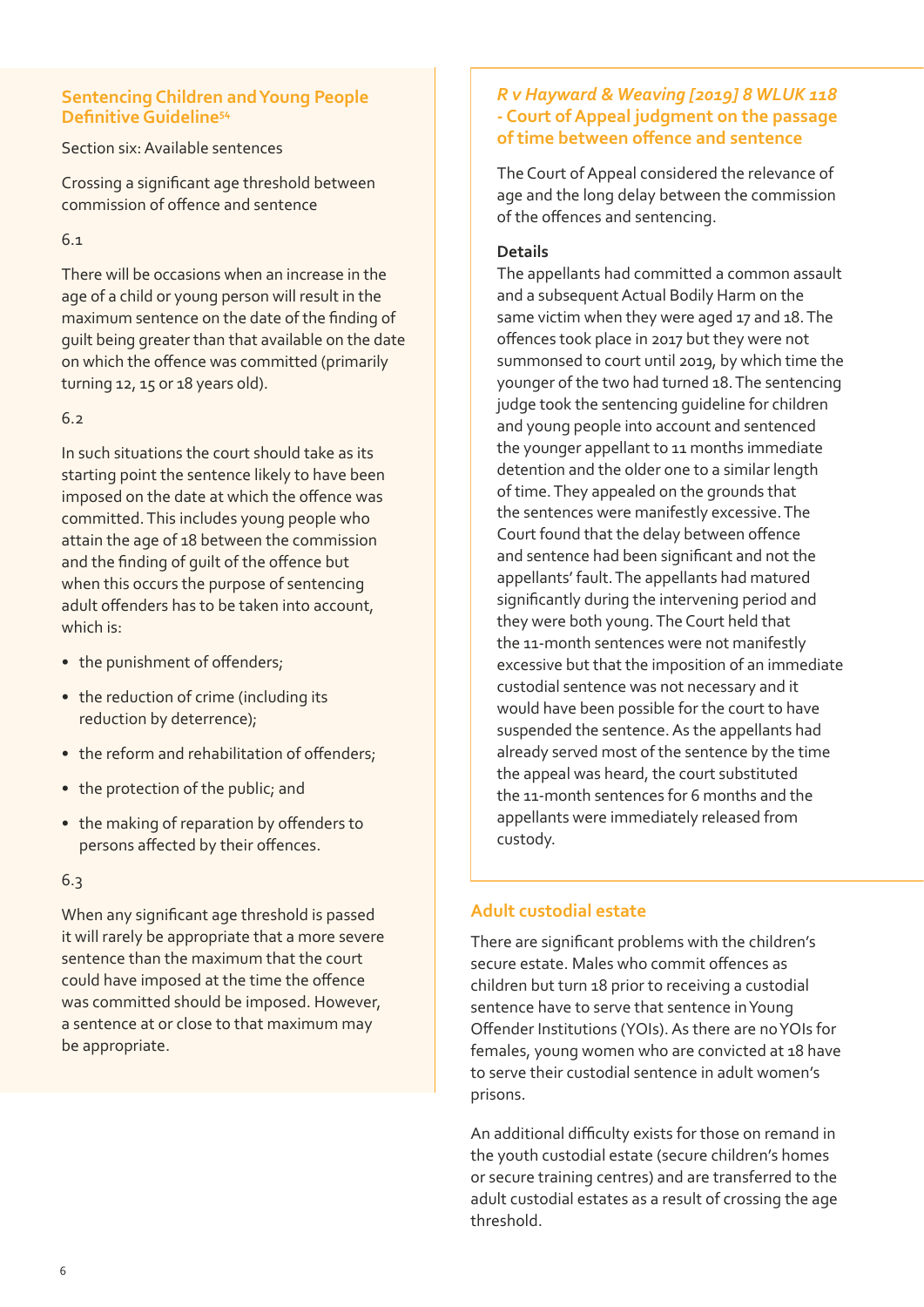#### <span id="page-6-0"></span>**Enhanced supervision periods**

Following a custodial sentence, young adults are subject to longer periods of supervision than they would have received had they been sentenced as children. For any custodial sentence of under 2 years, a supervision period of at least 12 months will follow<sup>55</sup>. This heightens the risk of breach and recall, pulling young adults further into the criminal justice system.

#### **Longer rehabilitation periods**

The criminal records system for children in England and Wales is already highly punitive compared to other countries<sup>56</sup>.

For a young adult who turns 18 prior to conviction, the punishment is heightened and they are

subject to much longer rehabilitation periods. The rehabilitation periods following custodial sentences of over 6 months, for example, are approximately double what they would be if the individual had been convicted under 18 years of age, regardless of the date of the offence<sup>57</sup>. Longer rehabilitation periods act as further barriers to employment, housing and education, preventing children who have turned 18 from moving on.

The Supreme Court has ruled that the disclosure of youth cautions on enhanced Disclosure and Barring Service ("DBS") checks is disproportionate and breaches Article 8 of the European Convention on Human Rights ("ECHR"). If the government implements this ruling, children who turn 18 and receive adult cautions for childhood offending will not benefit from this protection.

| Sentence or disposal                                                         | Rehabilitation period if aged 18 or<br>over when convicted or disposal<br>administered        | Rehabilitation period if aged under<br>18 when convicted or disposal<br>administered                   |
|------------------------------------------------------------------------------|-----------------------------------------------------------------------------------------------|--------------------------------------------------------------------------------------------------------|
| A custodial sentence of over 2 years 6<br>months but not exceeding 4 years   | 7 years from the date on which the<br>sentence (including any licence period) is<br>completed | 3 years 6 months from the date on which<br>the sentence (including any licence<br>period) is completed |
| A custodial sentence of over 6 months but<br>not exceeding 2 years 6 months* | 4 years from the date on which the<br>sentence (including any licence period) is<br>completed | 2 years from the date on which the<br>sentence (including any licence period) is<br>completed          |
| A custodial sentence of up to 6 months*                                      | 2 years from the date on which the<br>sentence (including any licence period) is<br>completed | 1 year 6 months from the date on which<br>the sentence (including any licence<br>period) is completed  |
| A sentence of service detention                                              | 1 year from the date on which the<br>sentence was completed                                   | 6 months from the date on which the<br>sentence was completed                                          |
| Dismissal from Her Majesty's Service                                         | 1 year from the date of conviction                                                            | 6 months from the date of conviction                                                                   |
| <b>Fine</b>                                                                  | 1 year from the date of the conviction in<br>respect of which the fine was imposed            | 6 months from the date of the conviction<br>in respect of which the fine was imposed                   |
| Community order or youth rehabilitation<br>order                             | 1 year from the last day on which the<br>order has effect                                     | 6 months from the last day on which the<br>order has effect                                            |
| Driving endorsements                                                         | 5 years from the date of conviction                                                           | 2 years 6 months from the date of<br>conviction                                                        |

\*Suspended custodial sentences are treated the same as custodial sentences for this purpose. It will be the length of the sentence imposed by the court, not the period it is suspended for that dictates when it will become spent.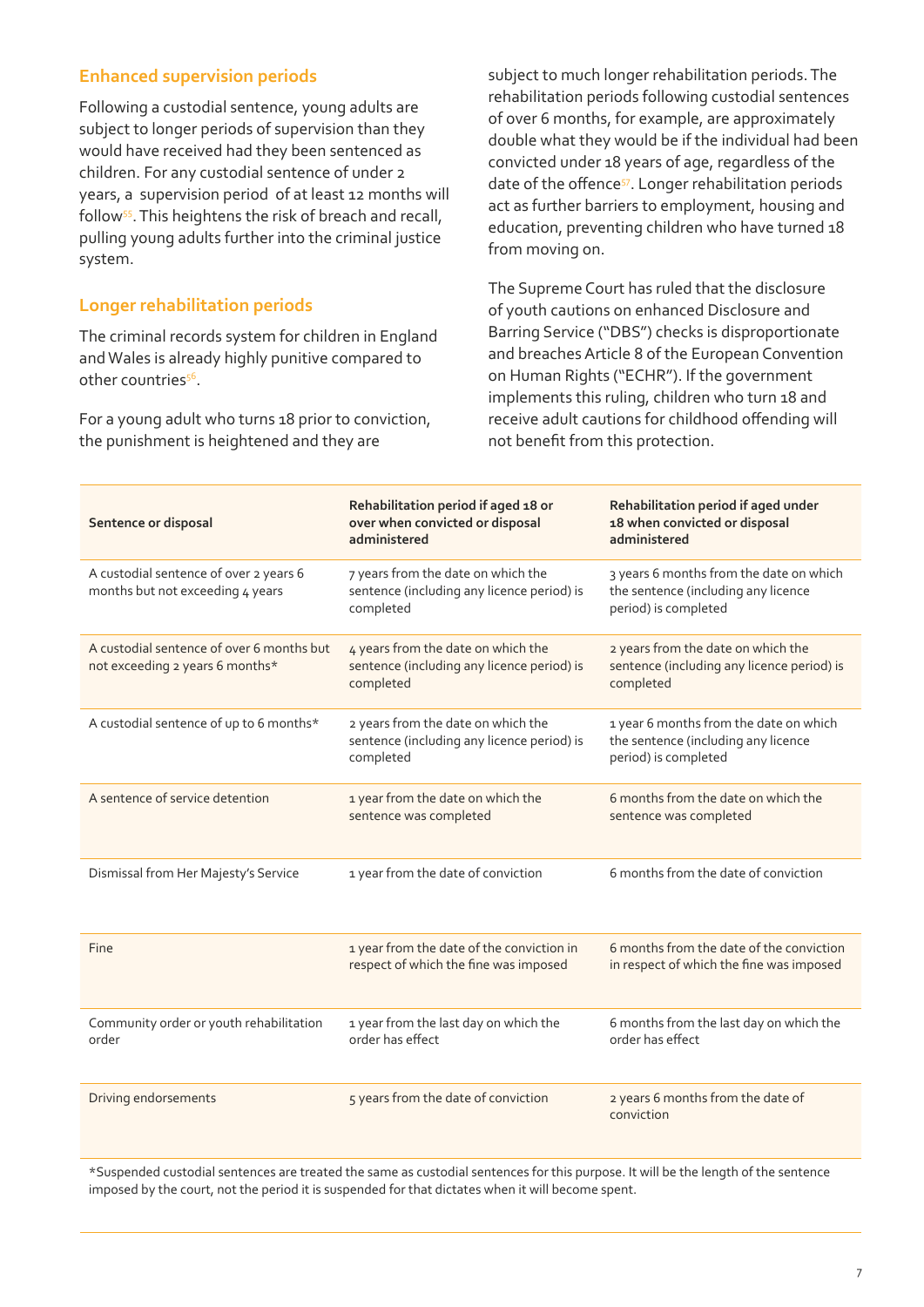### <span id="page-7-0"></span>**Loss of anonymity**

Those who turn 18 prior to prosecution lose their right to anonymity during the court process, despite having been children when they offended. While reporting restrictions are automatic in the youth court<sup>58</sup>, and usually granted for children in the adult court[s59](#page-10-0), this is not the case post 18. When the court considers lifting reporting restrictions, they are under a duty to consider the child's welfare and to promote their rehabilitation and reintegration into society. It is only on the rare occasions when the court is clear that it is in the public interest to identify child defendants that they can lift reporting restrictions. We know through our direct practice that the physical and psychological harm experienced by those who are publicly named and shamed is significant.

#### **Conclusion**

It is extremely damaging to children to allow them to wait for months or even years in limbo before they are charged. Such a delay also pushes them by default into the adult criminal justice system where the consequences are profound. This is despite the evidence that hardship, neglect, lack of consequential thinking or developing maturity can all lead to offending behaviour in childhood.

While there has been welcome progress over the last decade in recognising the distinct needs of young adults aged 18-25 in the criminal justice system, far less has been done to improve outcomes for those who commit offences as children but are convicted or sentenced as adults. Concerted action is now needed to truly provide timely justice.

# **Recommendations**

#### **Police investigation**

- Amend the Policing and Crime Act 2017 to state that there should be a maximum time limit that any child can be subject to Release Under Investigation.
- Amend the Police and Criminal Evidence Act 1984 to ensure investigations involving 17 year olds are expedited. There should be a time limit of three months on which any child can be subject to a RUI. The Police could apply for permission to extend this with good reason.
- Add strict guidelines for the National Police Chiefs' Council on regular approval mechanics for continuing investigation over a period of time for children.
- Amend the Youth Justice Board and the police guidance to ensure all decisions to charge are based upon guidance relevant to suspect's age on date of offence.
- Ensure diversionary schemes remain available when children turn 18 including youth caution/ youth conditional caution regime.
- Collect data on children who are released under investigation and those who commit offences but turn 18 prior to conviction, which must be fully disaggregated by gender, ethnicity and age and published (i.e. incorporated in the Ministry of Justice andYouth Justice Board for England and Wales annual youth justice statistics). The data available on these children is inaccurate and there is an urgent need to collect and publish accurate data.

#### **Decision to charge**

- Amend Crown Prosecution Service guidance to ensure all decisions to prosecute are based upon guidance relevant to suspect's age on date of offence.
- Amend Crown Prosecution Service and police guidance in order to expedite charging decisions for 17 year olds.

#### **Determination of which court**

- Start the process in a youth court for all individuals who are charged with an offence that they committed as a child, ensuring access to specialist courts and lawyers.
- Amend Crown Prosecution Service and police guidance in order to expedite determination of jurisdiction of trial proceedings.

#### **Anonymity**

• Extend s.45A Youth Justice and Criminal Evidence Act 1999 ("YJCEA") to defendants thereby giving judges discretion to grant lifelong anonymity to children who committed offences as children irrespective of the date of sentence.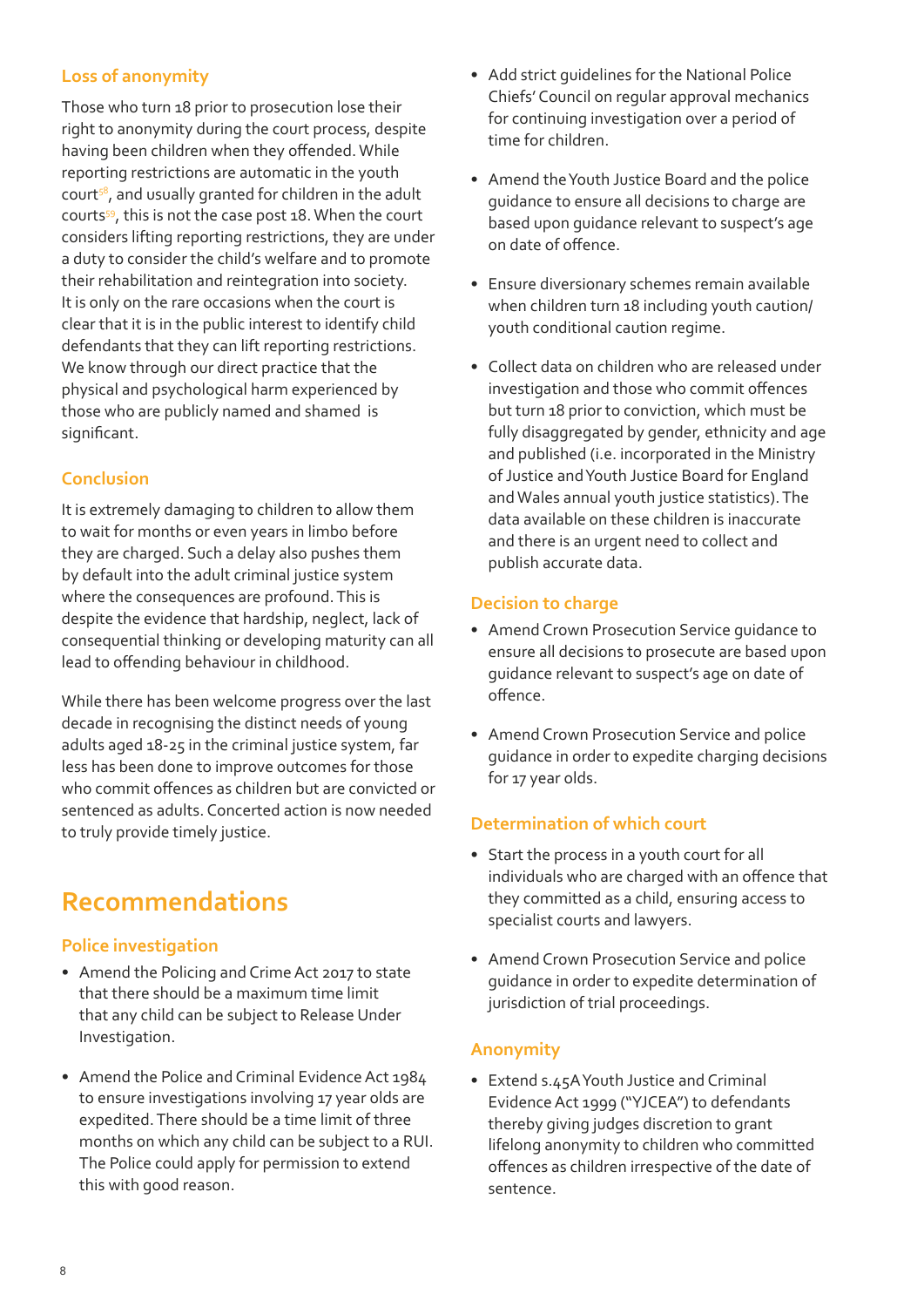• Extend s.45A YJCEA to allow for reporting restrictions to be put in place where the defendant was a child at the time of the offence.

#### **Sentencing**

- In cases where children have turned 18 between the offence and sentencing, the Courts should have access to sentences for children (e.g. Referral Orders and Youth Rehabilitation Orders).
- Provide training for sentencers, legal advisors and clerks on the Sentencing Council's (2017) Overarching Principles – Sentencing Children and Young People Definitive Guideline, paras 6.1 – 6.3 and as well as on the issue of turning 18.
- Children who turn 18 prior to conviction should be supervised by the YOT if the sentence is able to be completed within reasonable timeframe e.g. by age 19. The YOT will have to consider the cost/benefit of extending the support and allowing flexibility because the focus should be on resettlement and support. Consideration should be taken if it was a protracted process from committing the offence to conviction and sentencing, whether these cases deserve YOT support.

#### **Secure estate**

- Ensure specialist support and placements within the adult estate are available for those who have offended as children.
- Review legislation regarding the length of postcustody supervision for young adults who were children at the time of the offence.

### **Criminal record reform**

• Provide a consistent approach to childhood offending by ensuring those who turn 18 prior to conviction or sentence are subject to same rehabilitation periods as children.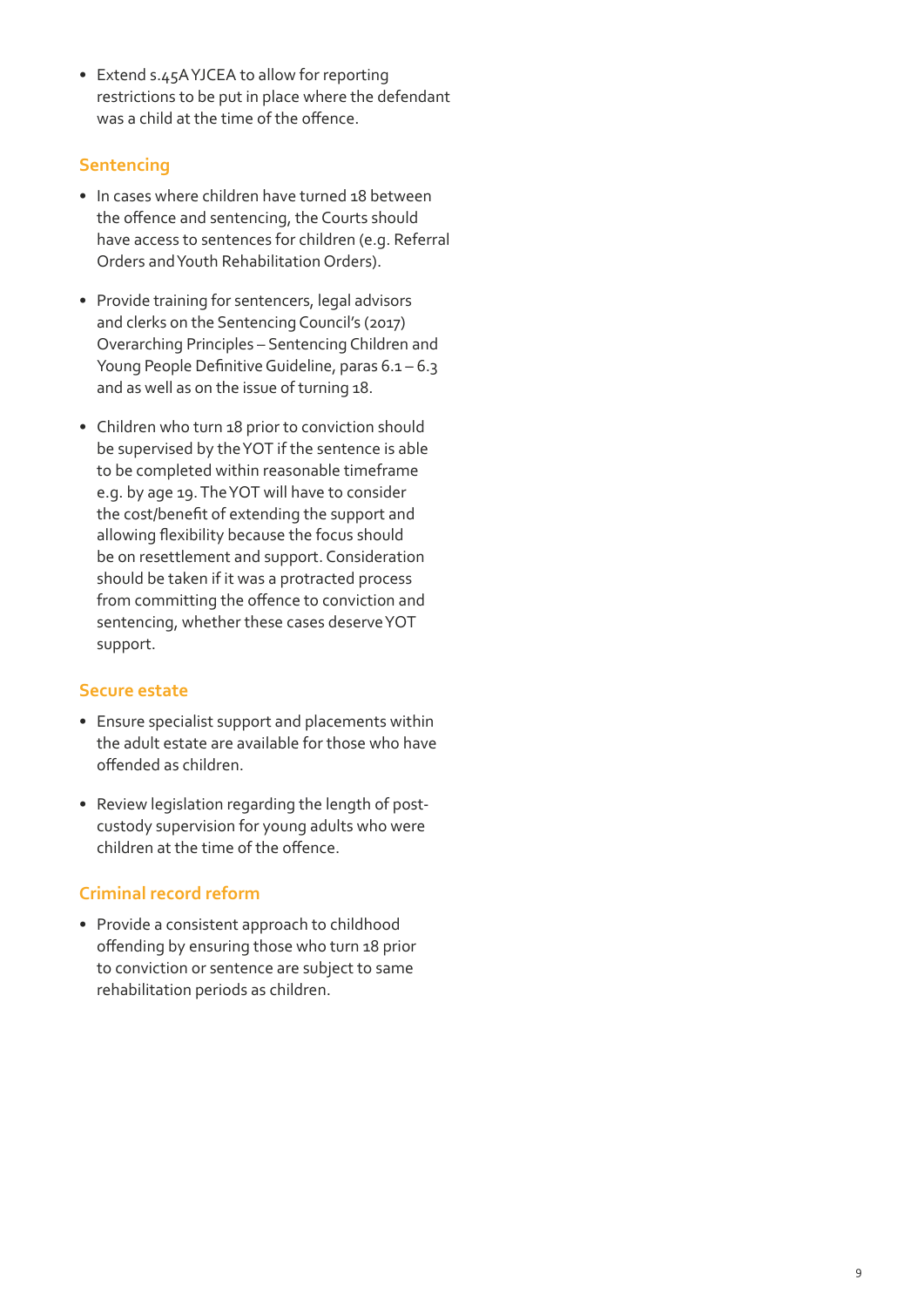#### <span id="page-9-0"></span>**Endnotes**

- [1](#page-0-0) United Nations Committee on the Rights of the Child (2019) *General Comment No. 24 on children's rights in the child justice system*, para 31.
- [2](#page-0-0) Charlie Taylor and Ministry of Justice (2016) *Review of the Youth Justice System in England and Wales*, para 172.
- [3](#page-0-0) Figures sourced from the Youth Justice Board.
- [4](#page-1-0) Extendable up to three months where authorised by a superintendent and every three or six-month extension thereafter ad infinitum must be agreed by a magistrate. Policing and Crime Act 2017 (PCA), s.62 and s.63.
- [5](#page-1-0) National Police Chiefs' Council (2019) *015 19 NPCC FOI Response Part 3 – Operational Guidance for Pre-Charge Bail and Released under*  Investigation; available at [https://www.npcc.police.uk/2019%20](https://www.npcc.police.uk/2019%20FOI/NPCC%20Miscellaneous/015%2019%20NPCC%20FOI%20Response%20Part%2) [FOI/NPCC%20Miscellaneous/015%2019%20NPCC%20FOI%20](https://www.npcc.police.uk/2019%20FOI/NPCC%20Miscellaneous/015%2019%20NPCC%20FOI%20Response%20Part%2) [Response%20Part%203.pdf.](https://www.npcc.police.uk/2019%20FOI/NPCC%20Miscellaneous/015%2019%20NPCC%20FOI%20Response%20Part%2)
- [6](#page-1-0) The Guardian (5 November 2019) *In Greater Manchester, youth crime is up but fewer go to court. Why?*; available at [https://www.theguardian.](https://www.theguardian.com/society/2019/nov/05/greater-manchester-youth-crime-court) [com/society/2019/nov/05/greater-manchester-youth-crime-court](https://www.theguardian.com/society/2019/nov/05/greater-manchester-youth-crime-court).
- [7](#page-1-0) The Law Society (7 November 2019) *Release under investigation*; available at [https://www.lawsociety.org.uk/policy-campaigns/](https://www.lawsociety.org.uk/policy-campaigns/campaigns/criminal-justice/release-under-investigatio) [campaigns/criminal-justice/release-under-investigation/](https://www.lawsociety.org.uk/policy-campaigns/campaigns/criminal-justice/release-under-investigatio)
- [8](#page-1-0) Youth Justice Board and Ministry of Justice (2020c), *Youth Justice Statistics: 2018 to 2019 additional annexes*, annex E.1.
- [9](#page-1-0) The average age of FTEs aged 10-17 has been increasing over the last ten years. It increased from 14.7 years old ten years ago to 15.3 in the latest year, though it has remained broadly stable over the last five years. Over the last ten years, the average age of FTEs receiving a sentence has always been higher than the average age of those receiving a youth caution. Youth Justice Board and Ministry of Justice (2020a) *ibid*, para 2.2.
- [10](#page-1-0) Youth Justice Board and Ministry of Justice (2020b) Y*outh Justice Statistics:2018 to 2019 supplementary tables*, table 2.6.
- [11](#page-2-0) Youth Justice Board and Ministry of Justice (2020a) *ibid*, para 3.5.
- [12](#page-2-0) Youth Justice Board and Ministry of Justice (2020b) *ibid*, table 3.3.
- [13](#page-2-0) Crown Prosecution Service (2020) *Legal Guidance: Youth Offenders*; Home Office (1994) *The Cautioning of Offenders: Circular 18/1994*.
- [14](#page-2-0) Crown Prosecution Service (2020) *ibid*.
- [15](#page-2-0) Ministry of Justice (2013) *Code of Practice for Youth Conditional Cautions*, para 2.2.
- [16](#page-2-0) Legal Aid, Sentencing and Punishment of Offenders Act 2012, s.135.
- [17](#page-2-0) [https://www.t2a.org.uk/wp-content/uploads/2020/01/Nacro-Using](https://www.t2a.org.uk/wp-content/uploads/2020/01/Nacro-Using-an-identity-lens-2020.pdf)[an-identity-lens-2020.pdf](https://www.t2a.org.uk/wp-content/uploads/2020/01/Nacro-Using-an-identity-lens-2020.pdf)
- [18](#page-2-0) Youth Justice Board and Ministry of Justice (2019) *Standards for children in the youth justice system 2019*, page 9.
- [19](#page-3-0) Children and Young Persons Act 1963, s.29.
- [20](#page-3-0) The court can remit the defendant to the adult magistrates' court before trial (s.47 Crime and Disorder Act 1998) or after trial and before sentence (s.9 Powers of Criminal Courts (Sentencing) Act 2000).
- [21](#page-3-0) See *R v Uxbridge Youth Court ex parte H* TLR 7/4/98 and *R v Amersham Juvenile Court ex parte Wilson* 1981 2 All ER 315. Crown Prosecution Service (2020) ibid.
- [22](#page-3-0) *R v Ford (Lewis)* [2018] EWCA Crim 1751.
- [23](#page-3-0) Royal Court of Justice (2015) *Criminal Practice Directions 2015*, CPD

#### 3D-G.

- [24](#page-3-0) *R v Grant Murray and other* [2017] EWCA Crim 1228, para 110.
- [25](#page-3-0) In respect of eligibility for special measures, "vulnerability" and "intimidated" witnesses are defined in sections 16 and 17 of the Youth Justice and Criminal Evidence Act 1999 (as amended by the Coroners and Justice Act 2009); "vulnerable" includes those under 18 years of age and people with a mental disorder or learning disability; a physical disorder or disability; or who are likely to suffer fear or distress in giving evidence because of their own circumstances or those relating to the case. Royal Court of Justice (2015) *ibid*, CPD 3D.1.
- [26](#page-3-0) s.29 Children and Young Persons Act 1963
- [27](#page-3-0) *R v Ford (Lewis)* [2018] EWCA Crim 1751.
- [28](#page-3-0) Crime and Disorder Act 1998, s.38(4)(c).
- [29](#page-3-0) Domestic and international laws dictate that a custodial sentence should always be a measure of last resort for children and young people. Sentencing Council (2017) *Overarching Principles – Sentencing Children and Young People Definitive Guideline*, para 1.3.
- [30](#page-3-0) Legal Aid, Sentencing and Punishment of Offenders Act 2012, s.91(3).
- [31](#page-3-0) The number of children held on remand in youth custody has increased by 12% in the last year, to just over 240 children, and now accounts for 28% of all children in youth custody. This is the largest proportion in the last ten years. Youth Justice Board and Ministry of Justice (2020a), para 6.
- [32](#page-3-0) Prison Reform Trust (2019) *Bromley Briefings Prison Factfile: Winter 2019*, page 37.
- [33](#page-3-0) Youth Justice Board and Ministry of Justice (2020a) *ibid*, para 6.
- [34](#page-4-0) A type of secure accommodation that children may be placed in if they are in custody. Young offender institutions are for boys aged 15 – 17 and young adult men aged 18 – 21. For more information see [https://yjlc.uk/young-offender-institution-yoi/.](https://yjlc.uk/young-offender-institution-yoi/)
- [35](#page-4-0) HM Inspectorate of Prisons (2012) *Remand Prisoners: A thematic Review*.
- [36](#page-4-0) One in 10 people remanded into custody by magistrates' courts in 2018 were subsequently acquitted. Prison Reform Trust (2019) *ibid*, page 23.
- [37](#page-4-0) Youth Justice Board and Ministry of Justice (2020a), para 6.3.
- [38](#page-4-0) A sentencing option for children who have pleaded guilty to an offence. If given a referral order a child is referred to a Youth Offender Panel with a parent. The child agrees a contract with the panel. A referral order can be from three to twelve months. For more information see [https://yjlc.uk/referral-orders/.](https://yjlc.uk/referral-orders/)
- [39](#page-4-0) Youth Rehabilitation Orders ("YROs") are community sentences given to children. Each sentence includes different requirements and can last up to three years. For more information see [https://yjlc.uk/youth](https://yjlc.uk/youth-rehabilitation-order-yro/)[rehabilitation-order-yro/.](https://yjlc.uk/youth-rehabilitation-order-yro/)
- [40](#page-4-0) HMP Prison and Probation Service, National Probation Service and Youth Justice Board (2018) *Joint National Protocol for Transitions in England*, para 9.4.
- [41](#page-4-0) A prison sentence for 12-17 year olds which can be for 4, 6, 8, 12, 18 months or two years. Children aged 12 - 14 can only receive a DTO if they are considered a persistent offender. For more information see <https://yjlc.uk/detention-and-training-orders-dtos/>.
- [42](#page-4-0) Section 91 of the Powers of Criminal Courts (Sentencing) Act 2000 allows the Crown Court to sentence children (under 18 year olds) charged with grave crimes to custody (a prison sentence). It only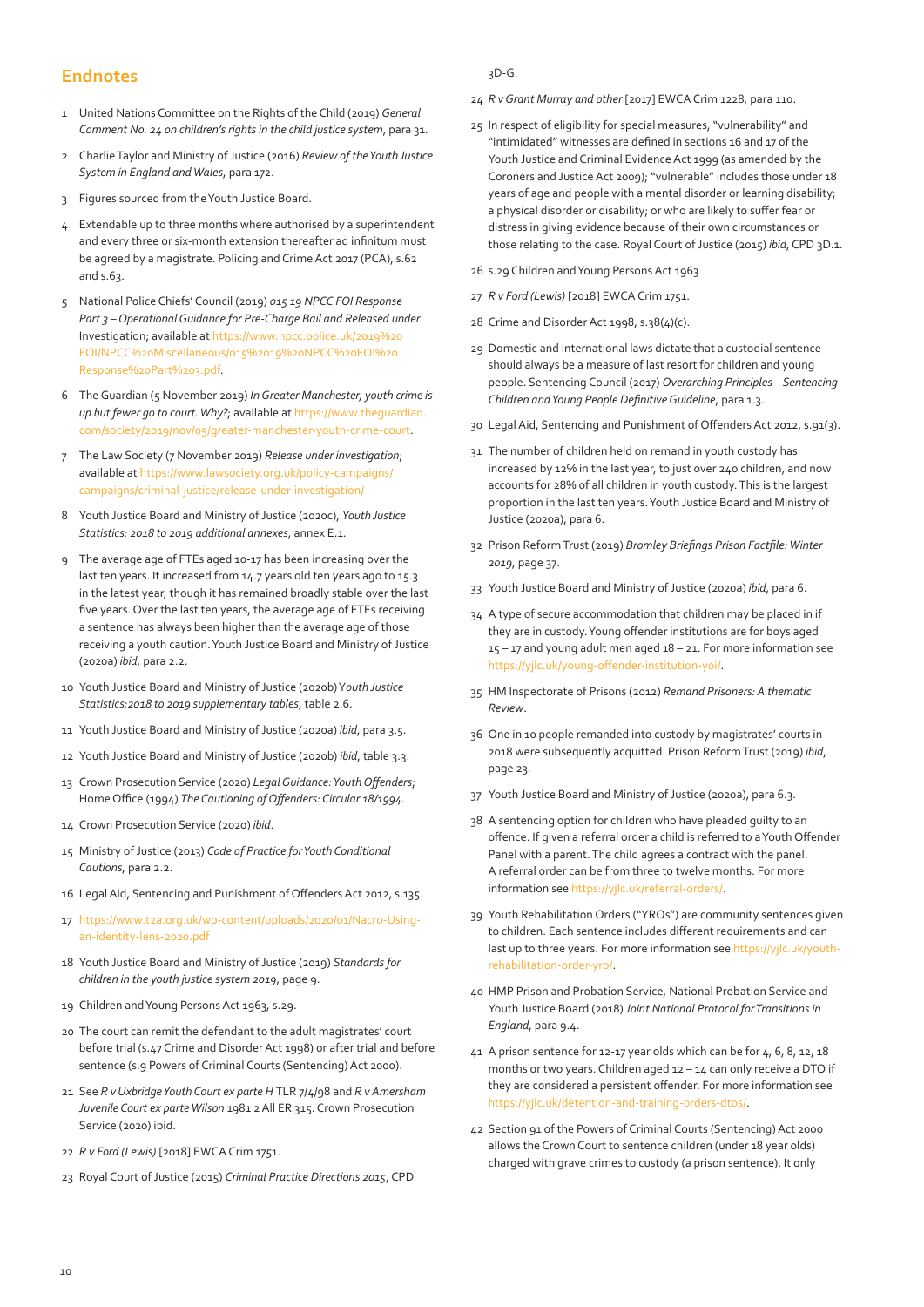<span id="page-10-0"></span>applies for grave crimes, these are certain offences listed in section 91. It is normally used to pass a sentence longer than the maximum two years available under a DTO. For more information see [https://](https://yjlc.uk/section-91-sentences/) [yjlc.uk/section-91-sentences/](https://yjlc.uk/section-91-sentences/).

- HM Prison and Probation Service, National Probation Service and Youth Justice Board (2018) *ibid*, para 9.7.
- Criminal Justice Act 2003, s.142.
- Crime and Disorder Act 1998, s.37(1)
- Children and Young Persons Act 1933, s.44(1).
- Sentencing Council (2017), para 1.1.
- Sentencing Council (2009), para 5.2; *R v Ghafoor* [2002] EWCA Crim
- Sentencing Council (2017) *ibid*, para 6.3.
- *R v Clarke, Andrews and Thompson* [2018] EWCA Crim 185
- *R v Ghafoor* [2003] 1 Cr.App.R.(S) 84
- *R v Danga* (1992) 13 Cr App R (S) 408 (CA), *R v Cassidy* (2000) Times 13 October, *R v Robinson* (1993) 14 Cr App R (S) 448
- *R v Hayward & Weaving* [2019] 8 WLUK 118
- Sentencing Council (2017) *ibid, paras 6.1 6.3*.
- Offender Rehabilitation Act 2014, s.2.
- Sands, C. and Standing Committee for Youth Justice (2016) *Growing Up, Moving On The International Treatment of Childhood Criminal Records*.
- Disclosure and Barring Service (2019) *Guidance: Rehabilitation Periods. A table of rehabilitation periods for the most common sentences and disposals, and example scenarios*.
- Children and Young Persons Act 1933, s.49.
- Youth Justice and Criminal Evidence Act 1999, s.45.